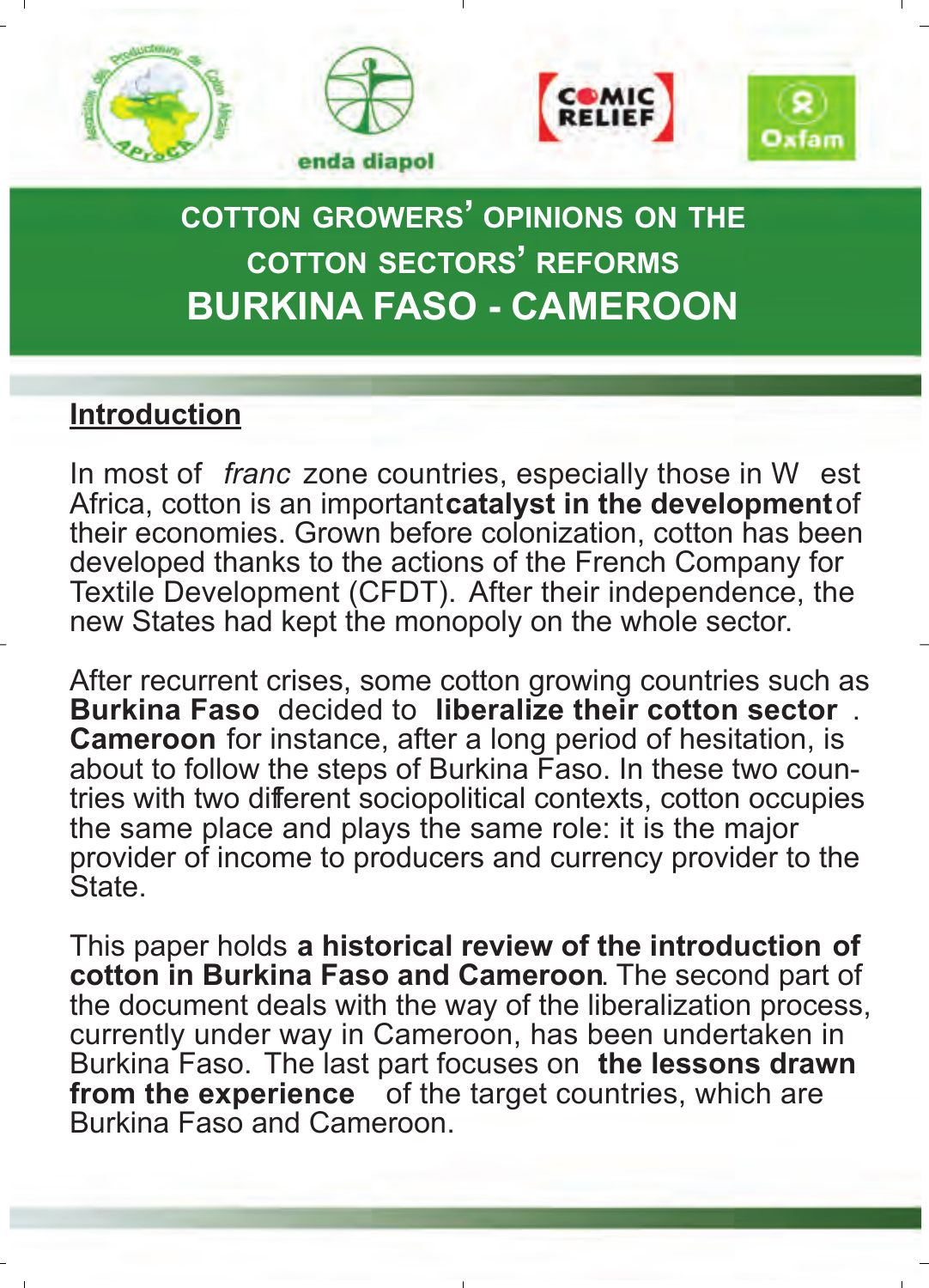### **I-Origin and evolution of cotton growing in Burkina Faso and in Cameroon**

#### **A-The cotton sector in Burkina Faso**

Like in other West and Central African cotton countries (AOC), cotton growing started in Burkina Faso at the colonial time, especially under the governorship of Frederic Charles HESLIN (1924-1929). Cotton was a **mandatory crop intended for export.** The white gold was used as a **means for the exploitation of Upper Volta** through the institution of mandatory collective cotton fields (4 ha for 100 inhabitants). This policy intensified cotton production until the 1929 crisis, which led Upper V olta into food shortage. As a result, cotton growing was given up before being revived thanks to the creation of the French Company for Textile Development (CFDT) in 1949. CFDT was in charge of the development of cotton production. As such, it conducted the distribution of inputs, contributed to the supervision of producers and to the improvement of farming techniques.

Just after its independence (proclaimed on 5August 1960), cotton growing appeared as the main economic activity that could provide the new State with necessary financial resources needed for its development. It also generated **financial incomes**, which help rural populations **meet their food and material needs**. In addition, this can therefore account for many peasants **willingly joining that mandatory cotton growing** . In a single decade, the cultivated areas shifted from 20,000 to 80,000 ha and seed-cotton output shifted from less than 3,000 to more than 36,000 tons.

The western part of the country , which is suitable for cotton growing, was targeted to increase the production. In 1971, the Voltaic Government, CFDT and the World Bank launched a period of five years project - the W est Voltaic Cotton Project (**PCOV**) - in this region of Upper Volta. They set up a new organization to manage the project: Profit-sharing Association of the Republic of Upper-Volta in charge of supervising the sector together with CFDT. In the cooperation, the State held 65% of the capital, CFDT 34% and the banking sector 1%. Later on, this

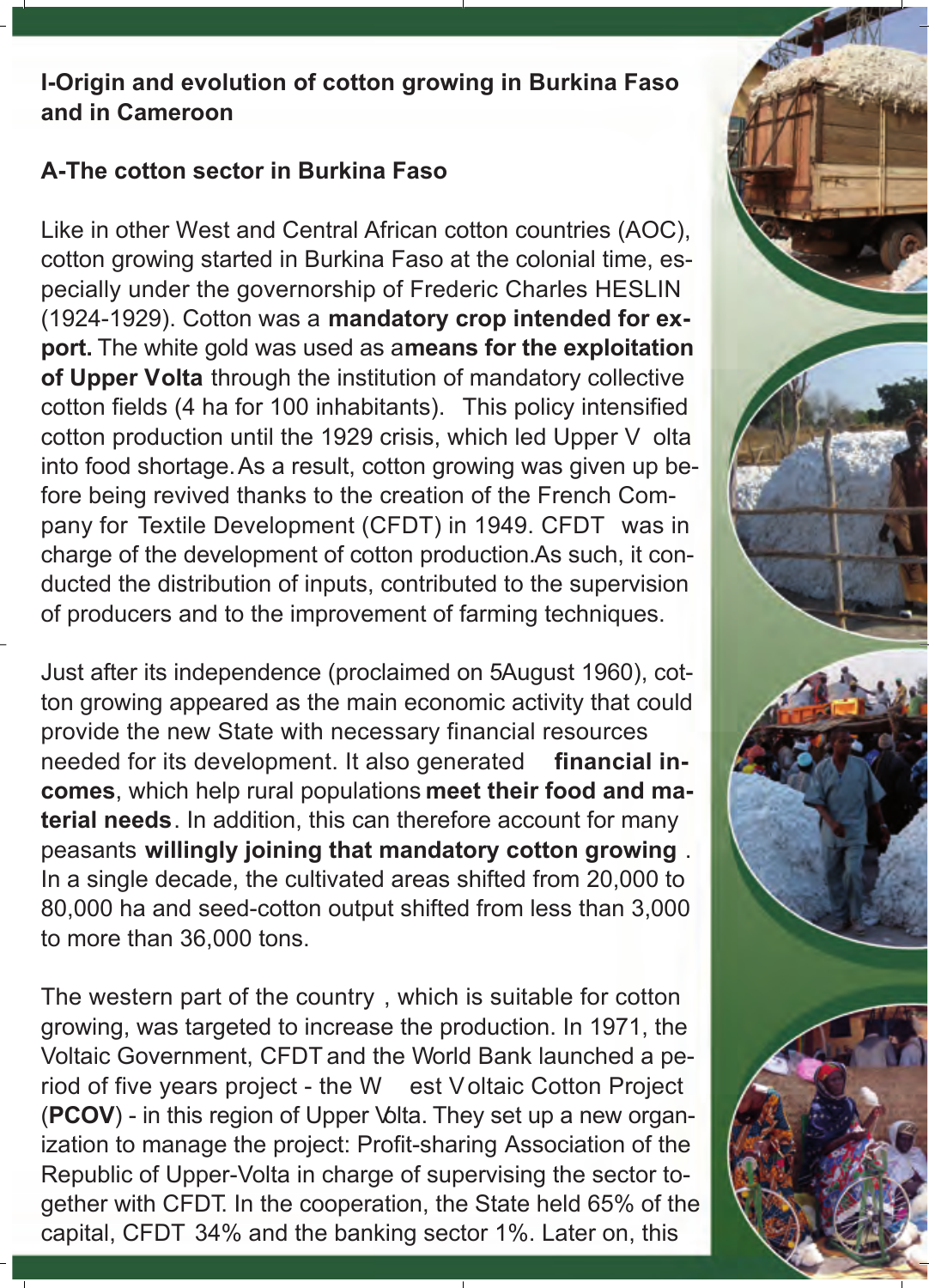association was replaced by **Sofitex** created as a **mixed economy company** responsible for the ginning. All the agricultural development projects that later on implemented in this region directly or indirectly contributed to the promotion of cotton. At the same time, **Villagers' associations** were set up and became the link between peasants and institutions. This organization paved the way for the success story of the dawning cotton growing. The incentive input costs and seed-cotton purchase price encourage producers to grow cotton. The evolution of the 1979/1980 campaign output was impressive reaching a peak estimated at 77,500 tons of seed-cotton.

This development of cotton growing also promoted **road building and therefore the opening up of rural areas**. This policy allowed cotton growers to get access to basic social facilities such as education, health, etc., thanks to the **money earned** from cotton growing. By the same token, the intensification of this crop greatly contributed to the**improvement** of rural population food concern thanks to**a cotton-cereals production system**.

# **B-The cotton sector in Cameroon**

Cotton growing was introduced in 1927 in the Northern part of Cameroon by the colonial Administration because this area was less developed in comparison to the forest zone in the South. Thus, the Northern Cameroon and Chad Cotton Company (SCNCT) was created at Garoua. In the late 50s, the colonial authorities decided to mechanize and motorize agriculture, commercial cotton growing having gained in importance. Then, CFDT was created to manage the sector. Kaelé was designated as the centre of cotton growing and a ginning company was created. During the 1951-1961 decade, cotton growing was intensified **thanks to the popularization of the new farming techniques and to the promotion of yoked farming**. Cotton production evolved this way until 1974, when **SODECOTON** was created, and CFDT positioned itself as a technical partner. The early missions of this company, right at its creation, consisted into promoting cotton growing, and more generally, contributing to the development of the cotton areas.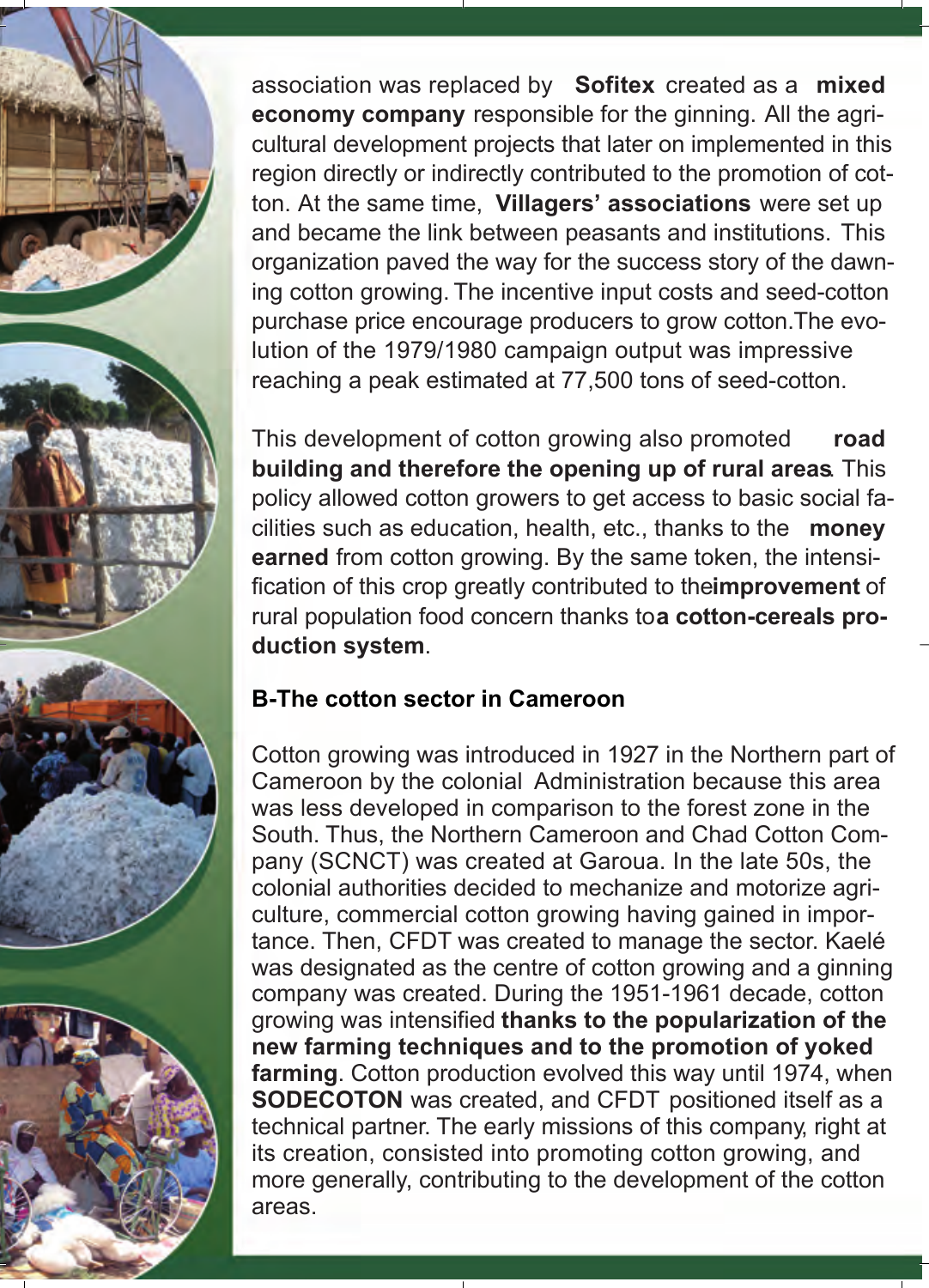**II-Management of the Liberalization and privatization process of the cotton sector in Burkina Faso and in Cameroon**

#### **A-The cotton sector in Burkina Faso**

The mid 80s was marked by **the slump in the global market raw material price and the depreciation of the US dollar** . That considerably affected the cotton sector. Input subsidies were suppressed and seed-cotton purchase price continually went down :from CFA F 100 to FCFA 95 over 4 years (1988 to 1992), then CFA F 85 in 1992 and to CF A F 80 in 1993. This context coupled with a strong parasitic pressure during the 1991/1992 campaign led to a **massive loss of interest** in cotton growing. Cotton production became erratic in that period.

The institutional reforms had been undertaken in this context of a significant decrease in output. In February 1993, a **contractplan between the State and Sofitex**was signed. The objective being the revival of the production, a new purchase price setting mechanism was set up with a minimum guaranteed price paid to producers. Two years later, **credit committees have been created** to cope with the situation. Thanks to the 1994 **devaluation**, **seed-cotton purchase price** has **risen** and shifted from CF A F 85 in 92/93 to CF A F 112 in 93/94. The impact of devaluation was all the more important that it was coupled with a significant increase in the global market prices. The global market fiber price tripled in 93/94 (CFA F 334 to CFA F 1049). Sofitex doubled its export revenues and its profits approximated 5.5 billion in 1994 against 2.1 billion in 1993.

In addition, that allowed the cotton sector of Burkina Faso to be balanced afresh and to become competitive on the global market. In 1996, the Government launched a **new boost program** of cotton production. The objective consisted into extending cotton growing to new areas in order to reach 300.000 tons. In addition to the W est provinces, the eastern (T opoa, Gourma) and of the south-eastern (Léraba, Comoé, Loba, Sissili, Ziro) provinces have also been targeted. In the same year , **cotton growers' associations** (GPC) replaced Villagers 'associations

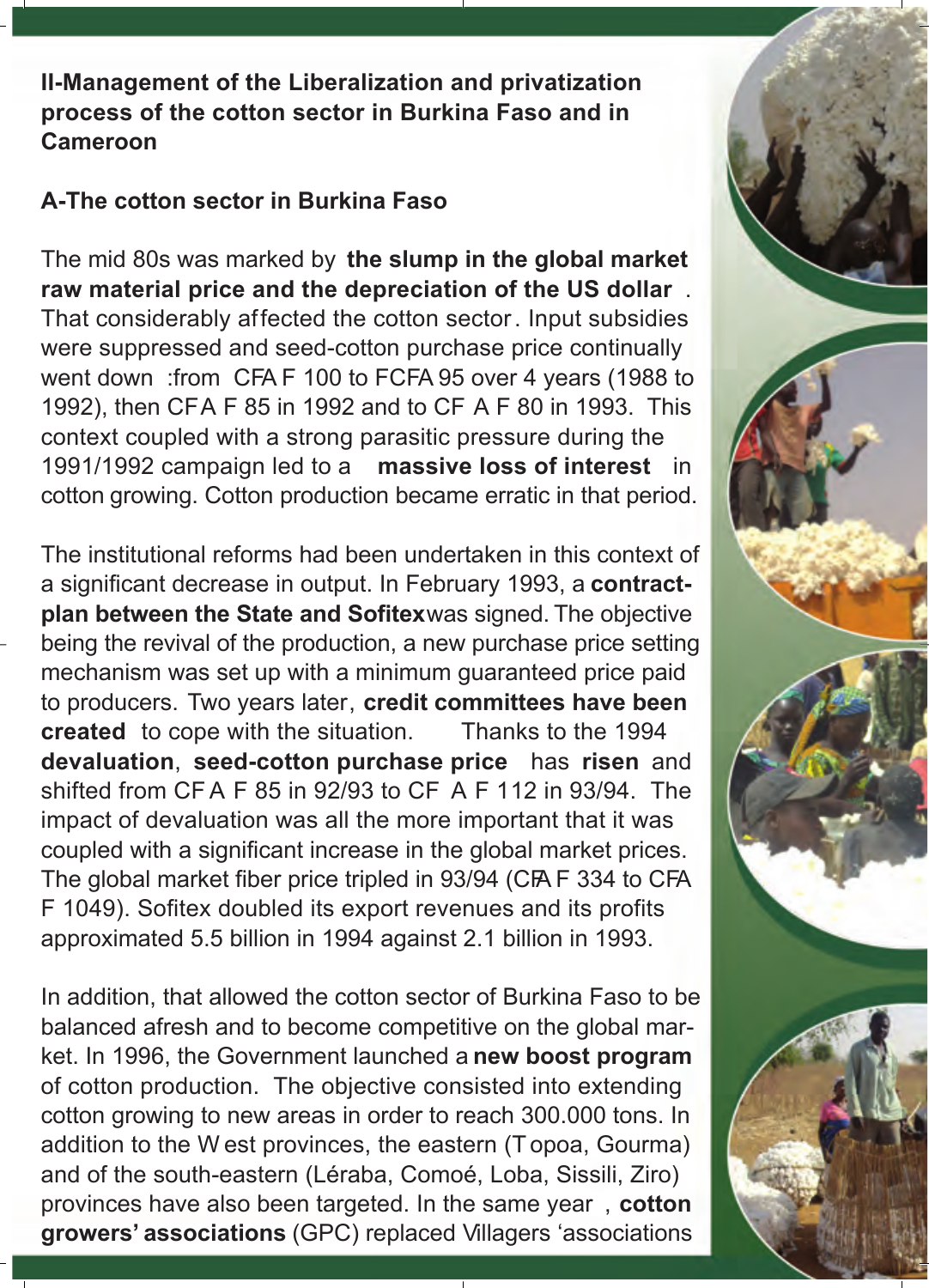Moreover, its objectives consisted into making producers into **professional for a better management of seed-cotton marketing, inputs and credit.**

1998 is a decisive year in the management of the sector. **The National Union of Cotton Growers (UNPCB 1)**, which is an umbrella organization composed of **cotton growers' associations** was created. In the continuation of the policy initiated by the Government, UNPCB contributed up to 30% **the capital** of Sofitex together with the State holding (35%), Dagris (former CFDT) (34%) and the local banks (1%). This participation changed the legal status of Sofitex, which shifted from a mixed economy company with the State as the main shareholder to a mere **mixed economy company**.

Recommended by **Bretton Woods institutions** especially the **World Bank**, the liberalization of the cotton sector of Burkina Faso went through several stages before the system in force were adopted. It started in 1999 when an **interprofessional Agreement State/Sofitex/Producers was signed** . This agreement allowed the creation of a management committee, which should, among other tasks, carry out the main duties of the sector namely: **pricing seed-cotton and input setup by Sofitex**, **management the assistance fund** , **outlining the strategic orientations of Sofitex** , **working out research and cotton road budget** programs as well as **assessing the producers' supervision system**.

In December 2001, a decree relating to the establishment of operators in the new cotton regions was adopted and con-<br>firmed the privatization process. V ery soon, producers firmed the privatization process. V regrouped within UNPCB followed the trend by initiating **study trips** in pioneer countries to have liberalized of their cotton sectors (Côte d'Ivoire and Benin). Those travels made it possible to **capitalize on experiences and to be able to convince** the other stakeholders (State, cotton companies and the PTFs) about the necessity of their strategy of a step-bystep liberalization of Burkina Faso cotton sector.

<sup>1</sup> UNPCB consists of village unions within villages; of departmental Unions at the level of departments and Provincial Unions at the level of provinces.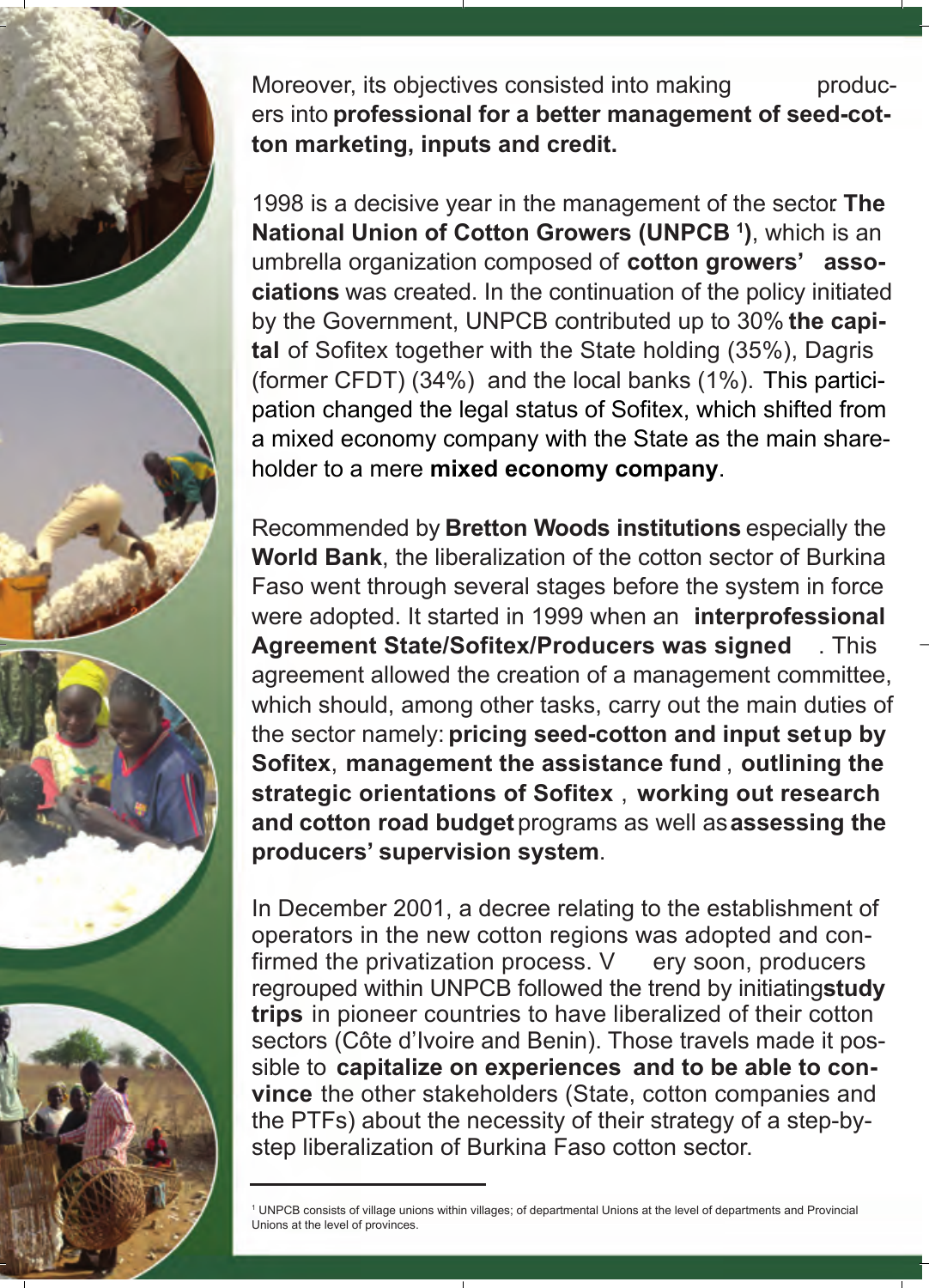It should be noticed that at the beginning of the process, two methods about the way to conduct liberalization were adopted. But finally, producers were able to convince the other parties about the most suitable approach.

2004 was the end of Sofitex monopoly with the adoption of the **zoning system in the cotton** growing areas of the country.

-The West remained a region exclusively devolved to SOFITEX and **UNPCB** holding 30% of the capital.

-The central region was granted to **FASO COTON** company made of shareholders such as Paul Reinhart A.G. (a Swiss trader), Ivoire Coton (of the Agha Kan's group), **SOBO** (Société Barro, a cotton oil and soap production company in Burkina Faso) and the AMERFET company (enrichment and fertilizing, a subsidiary of HYDROCHEM, an international company producing fertilizers and insecticides) and **UNPCB** which holds 10% of the capital;

-The Eastern region was entrusted to **SOCOMA** (the cotton company of Gourma) with shareholders such as DAGRIS S.A., which has become **Géocoton**, SOBA and SYA Participation companies (a pool of investors from Burkina Faso) and UNPCB holding 20% of the capital.

In the early 2006, the different stakeholders felt the need to set up a **consultation framework** where the different protagonists should be represented. This is how **AICB** was created (Cotton Interprofesional Association of Burkina Faso) made of producers and ginners with the Government as arbitrator . The creation of AICB is the outcome of the liberalization process of the cotton sector of Burkina Faso. During this period, cotton purchase price regularly rose and encouraged people to grow cotton. The cotton acreage at the national level reached 1.9% of the total surface of Burkina Faso in 2005; they represented 5% of the utilized agricultural areas and 15% of the farmed lands (i.e. 540,000ha). In a nutshell, cotton output experienced a remarkable growth thanks to the revival plan. It reached

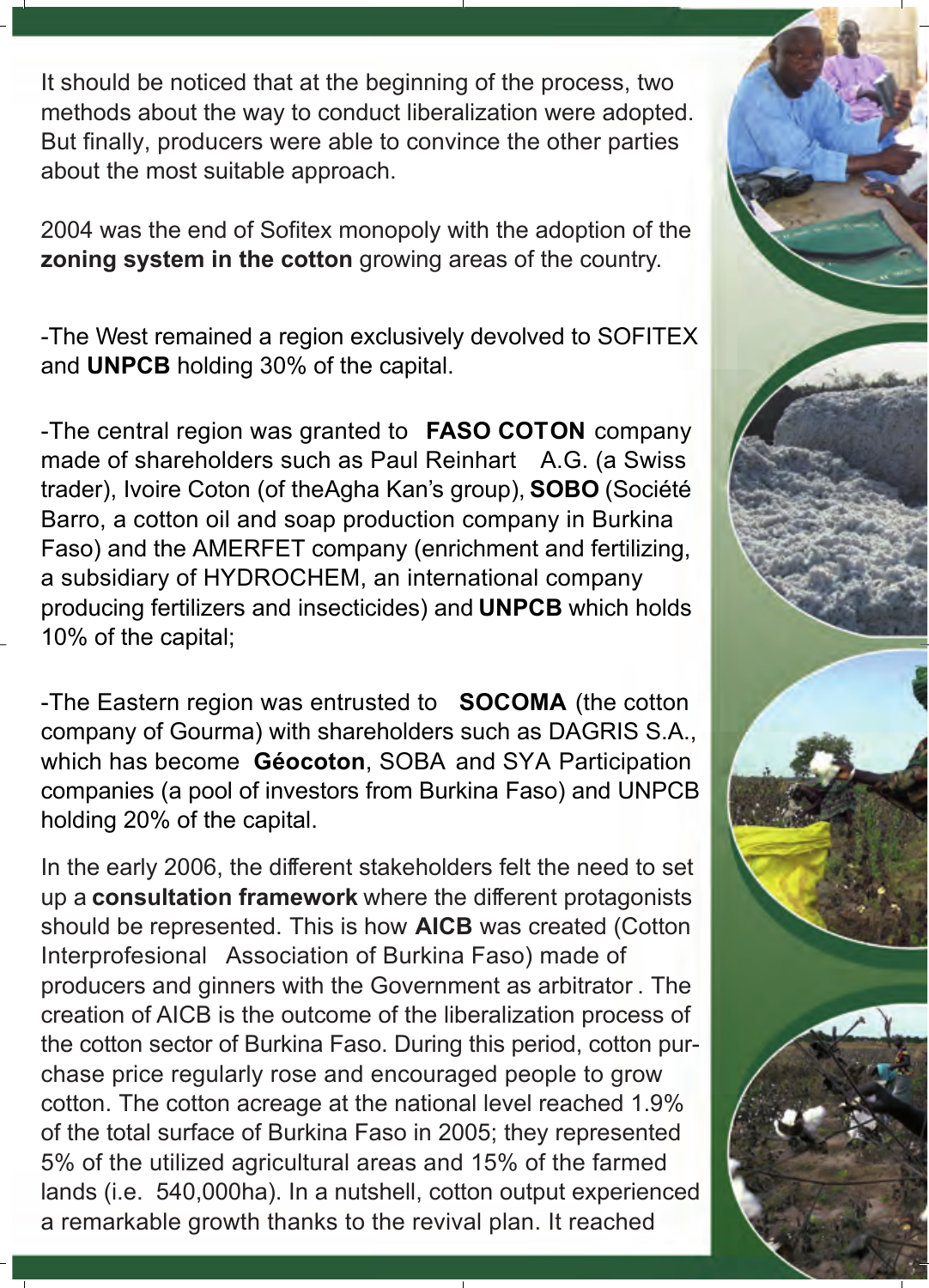

583,000 tons in 2005 and reached a peak the following year during the 2005/2006 campaign, with 712,000 tons. Consequently, **Burkina Faso became the leading cotton producer of the Franc zone and the fifth in the world.**

# **B-The Cotton sector in Cameroon**

Like most of African countries, Cameroon did not escape from the **structural adjustment programs** initiated by Bretton Wood Institutions (WB and IMF) following to the budget deficits noticed in the early 80s. In 1994, **the privatization of SODECOTON was announced**. Until now, this measure has not yet been implemented. An attempt by a private group to buy back the company resulted into selling 11% to SMIC2. Despite this dispute, it appears that the file is blocked of f because of divergences of opinions about the configuration of the cotton market in Cameroon and the envisioned scheme of privatization. Indeed, from the very announcement of the privatization of the main cotton company of the country , the World Bank wished **markets forces were allowed to operate**, whereas the strategy adopted by the Government consisted into **preserving the integrity of the sector with CFDT as the major shareholder**. This scheme posed serious problems to the Technical Commission for the Privatization and Liquidation of State-owned Company and Semi-public Companies (CTPL).

The creation of as an Economic Interest Group in July 2000 has been a significant progress in the institutional landscape of the sector. Progressively, the structure became autonomous and aware of its responsibilities. **Seed-cotton purchase price is fixed in collaboration with producers' umbrella organization**. It is made of abasic price and premium known in ad**vance** to the producers before sowing, which will be supplemented depending on SODECOTON's results. OPCC handles these price supplements.

<sup>&</sup>lt;sup>2</sup> Real estate and Investment Company in Cameroon, private company, which after lawsuit is finally shareholder of SODECOTON up to 11%.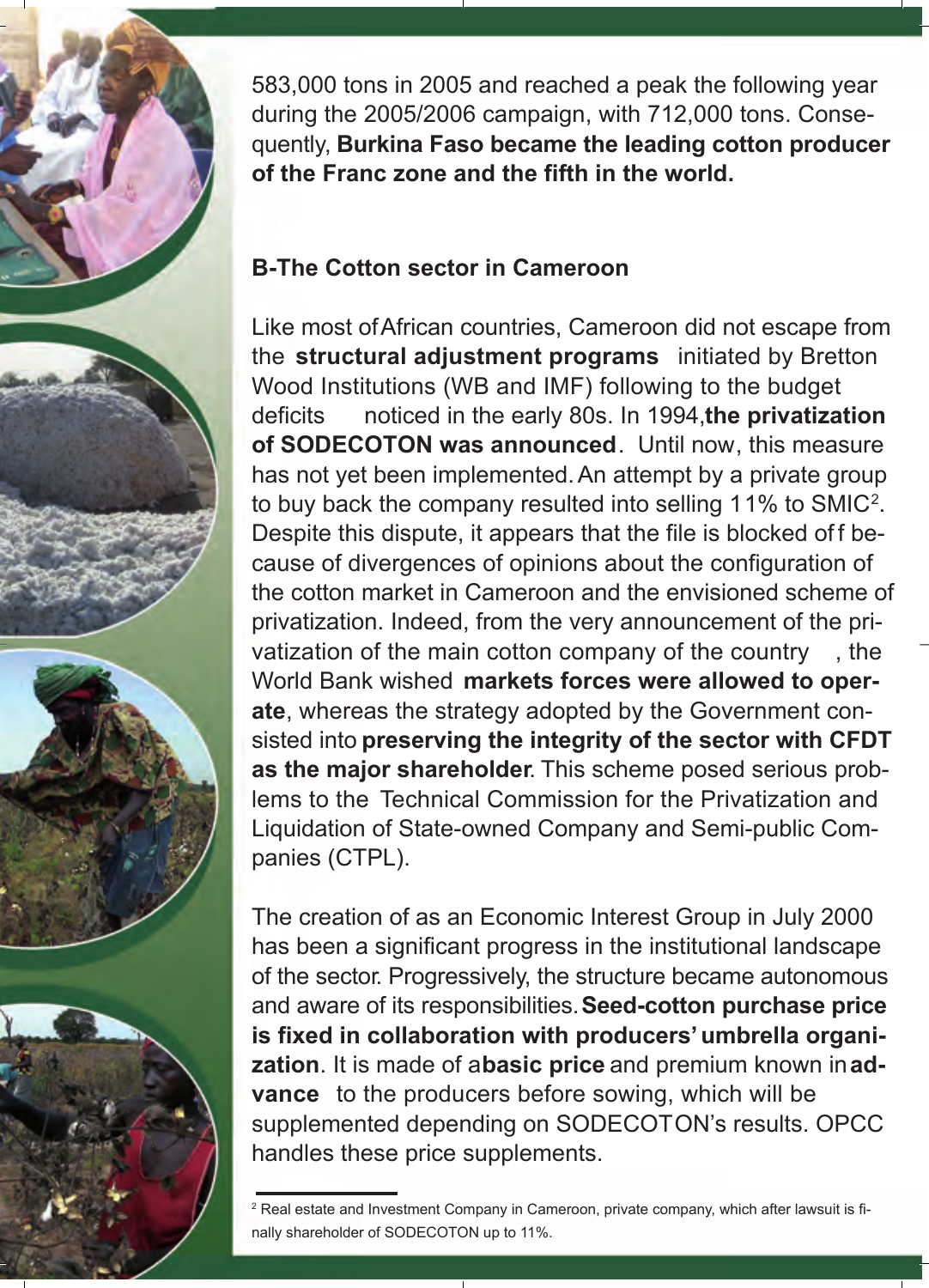Part of this extra is redistributed to producers; the other part is put into a bank account jointly managed by OPCC. This account is often resorted to when producers find their remuneration insufficient.

However, the financial balance of SODECOT ON has become fragile because of the **fall in cotton global prices since 1995 worsened by the main producing countries (US, EU and China) still subsidizing their productions, coupled with the depreciation of the US dollar against the Euro** . The last years, the cotton company experienced a deficit of about **CFA F 12.5 billion**. These assistance funds are exhausted during 2007/2008 campaign (in five years, FCFA 11.9 billion have given to producers as price supplement). Currently there is no serious recovery with regard the continuous depreciation of the dollar against the Euro and the exponential increase of input costs.

In January 2008, the privatization file, which has been frozen since 1994, came up when the Government launched a call for bid for the technical and financial audit of SODECOT ON. The studies envisioned aim at defining the **way of opening the sector to competition** and **identifying possible privatization strategies**.

On their side, producers regrouped within OPCC-GIE, given their importance in the life of the sector , have since the announcement of that measure, decided to take the initiative. Indeed, during the 96/97 marketing campaign, CF A F 20 per kg had been deducted, then 15F CFA/Kg in 97/98 and the discount of 98/99 campaign had been kept. These funds amounting to **CFAF 7.2 billion** are deposited in a frozen account and should allow these producers to hold shares in the capital of SODECOTON in case of privatization.

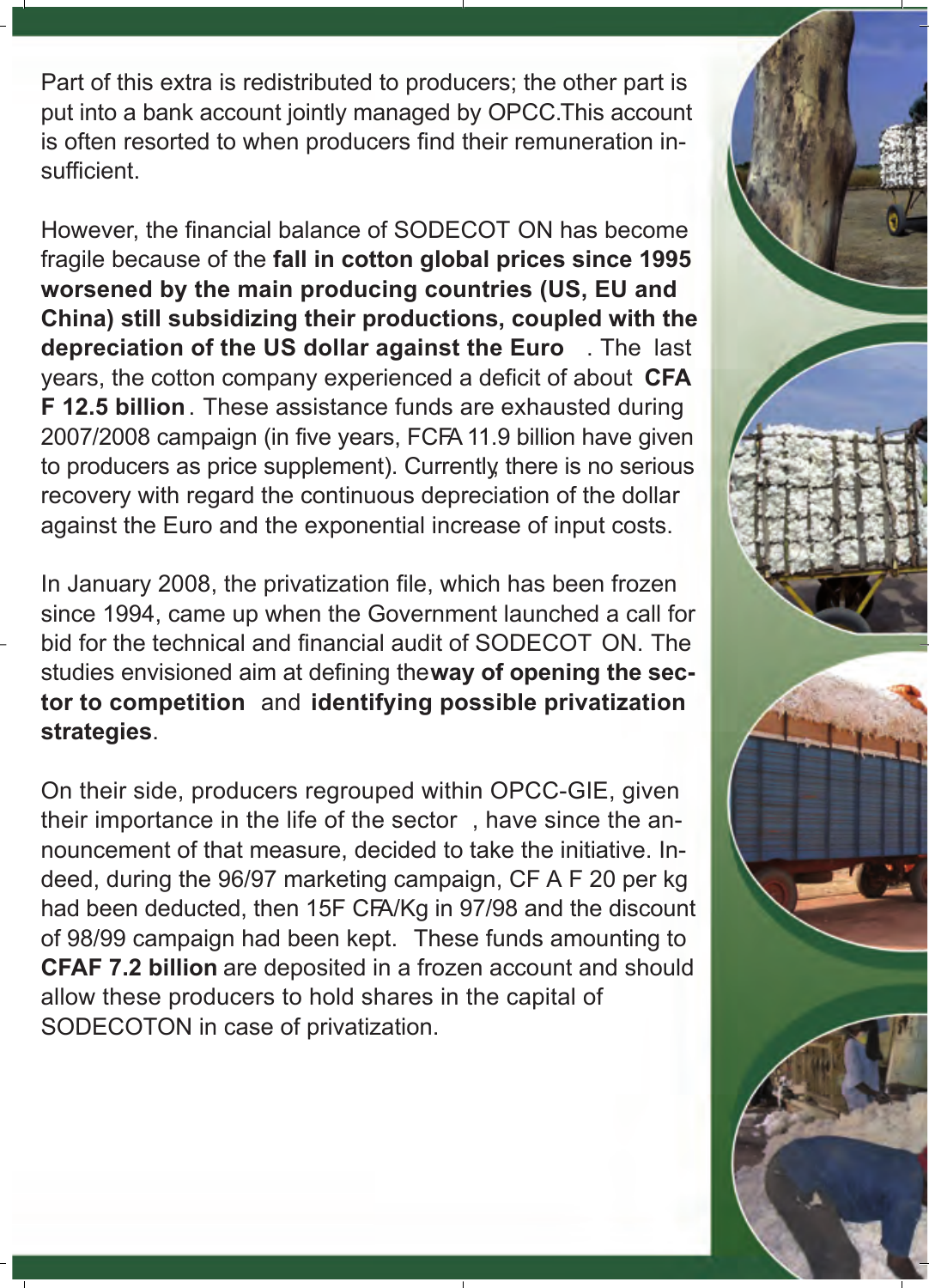

#### **III-Lessons**

# **A-The cotton sector in Burkina Faso**

From colonization up to now, cotton growing in Burkina Faso has experienced some periods of crisis. At each crisis (1929, 1985, 1992…) **adjustments in the functioning and the management have been undertaken, often on the recommendation of bilateral and multilateral assistance agencies**. These ones have very often imposed some conditions before granting to the Government, the necessary **loans and assistances for the financial equilibrium of the sector .** One of the most important conditions was the liberalization of the cotton sector. However, these in-depth reforms alone do not account for the current situation of the latter . There are other exogenous factors. For instance, the significant and continuous decrease in cotton global price was one the main factors that triggered the crisis since it has induced by the reduction of export revenues, a financial deficit in the sector . This shows that cotton production is threatened. Moreover , fluctuations of the exchange rate euro/dollar can, according to periods, mitigate or aggravate the variations of cotton global price. To fight against these fluctuations, Burkina Faso stakeholders have adopted a new cotton purchase pricing mechanism **(AICB mechanism)** to ensure a remunerating price paid to cotton growers. Meanwhile, Burkina Faso has undertaken a diversification policy of its production system by adopting the large-scale **genetically modified cotton growing**.

## **B-The cotton sector in Cameroon**

Since the announcement of the privatization of SODECOTON, OPCC-GIE's of ficers drew the attention of the highest authorities of the government on the fact that they want their grievances to be considered by the President while implanting this policy. However, it should be underlined that privatization project is dictated by financial backers rather than emanating from the Government's will.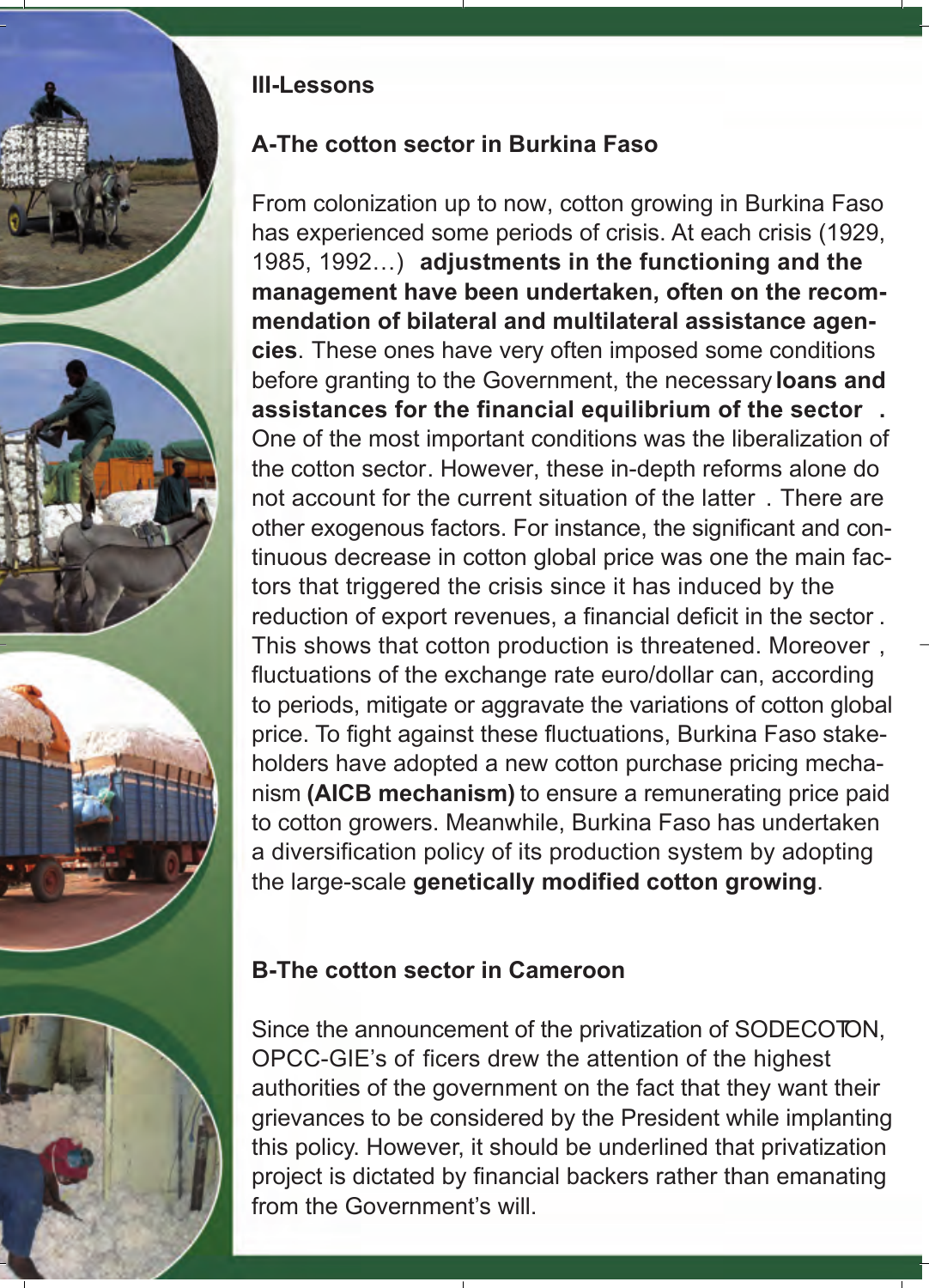But in any case, it is necessary to acknowledge that this privatization must be in line with **the process of reinforcing assistance to producers**. Hence, the necessity of involving the latter in the process in order to prevent such an abuse as dismantling the company which has hitherto been run in an integrated way. Let us hope that the adopted scheme could improve the performances of the sector by **delegating more power to grass-roots stakeholders.**

### **Conclusion**

The liberalization of Burkina Faso cotton sector has gone through several stages before adopting its current scheme. Following to the announcement of this measure, producers regrouped within UNPCB undertaken **study trips to Benin and Côte d'Ivoire**, which are two pioneer countries to have implemented the reform. These trips gave them the opportunity to **analyze the good and bad aspects of the deregulation of the cotton sector in the visited countries** . Finally , stakeholders of Burkina Faso have succeeded into applying a scheme, which best fit to their context.

As for their Cameroonian counterpart, they are convinced that the privatization of SODECOT ON, announced for long, will revive the cotton production if the measure is properly applied. The initiative by producers regrouped within OPCC-GIE consisting into **raising reserve fund** (CFA F 7.2 billion) that will allow them hold shares in the capital of the company salutary. However, it is not enough to implement a good privatization scheme which requires, among other things, setting up **an interprofession** within which all major decisions relating to the good functioning of the sector, **producers' capacity building** for a better participation in the process, and to **the consideration of the specificities of each sector**, etc.

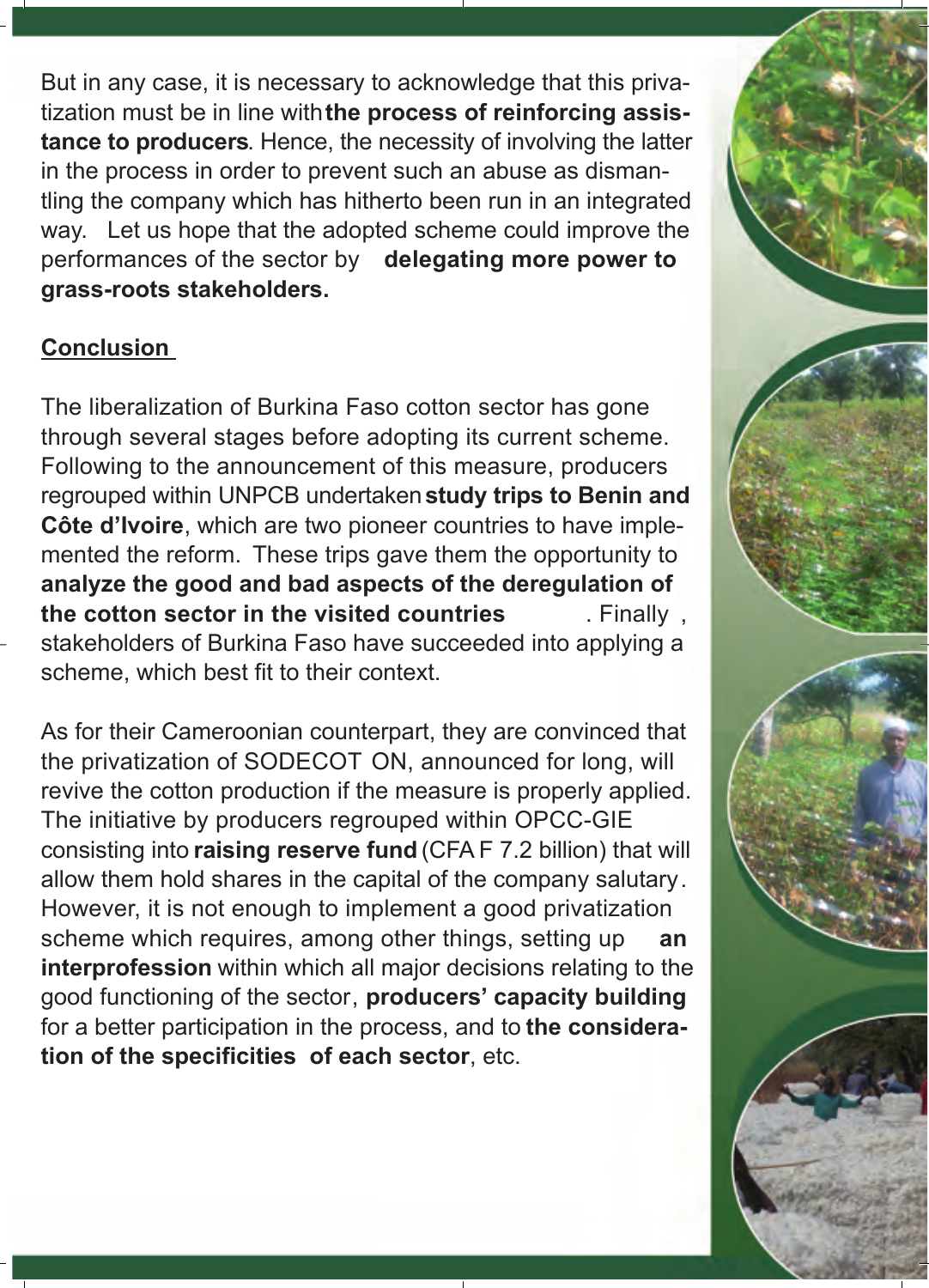